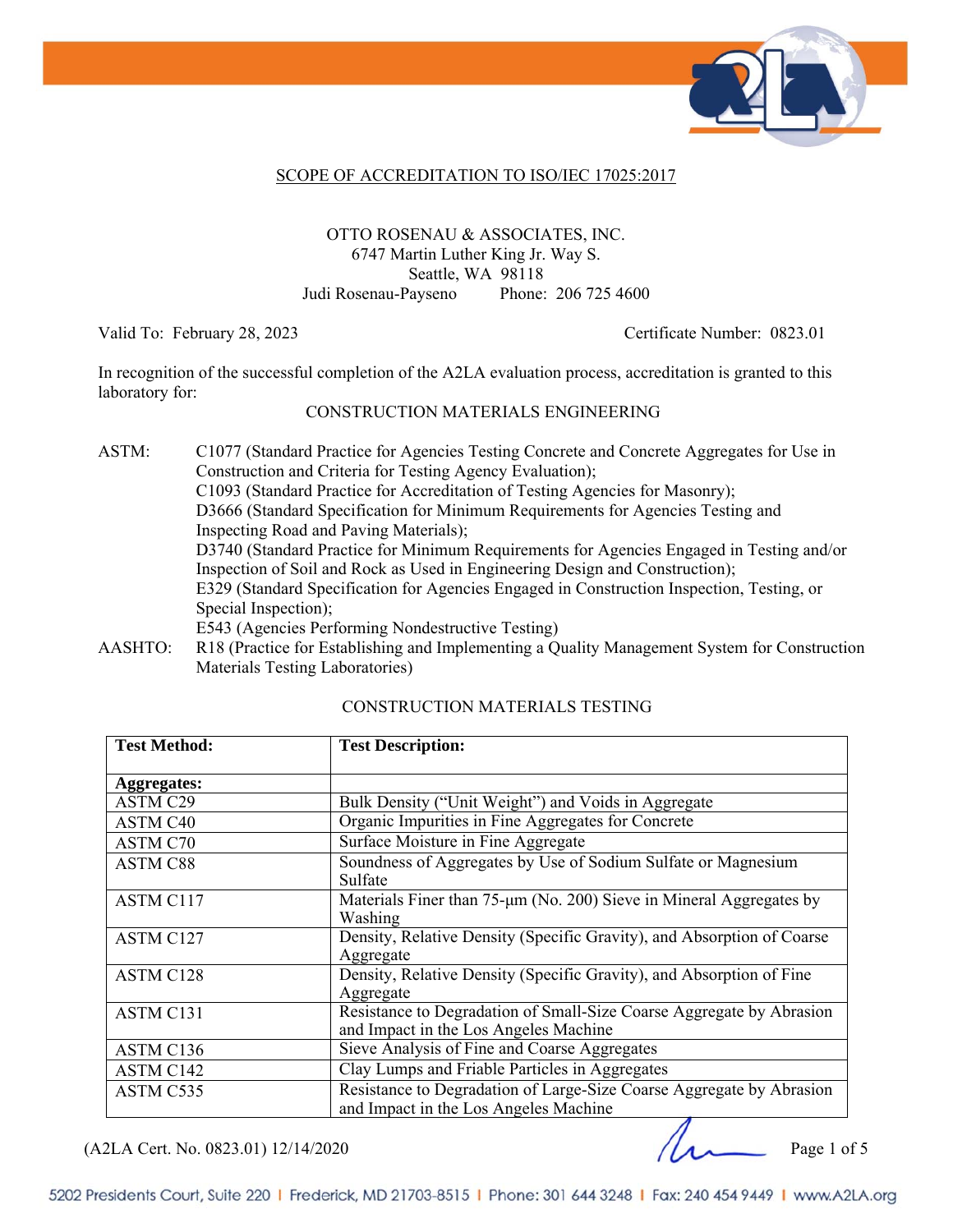| <b>Test Method:</b>                       | <b>Test Description:</b>                                                                       |
|-------------------------------------------|------------------------------------------------------------------------------------------------|
| ASTM C566                                 | Total Evaporable Moisture Content of Aggregate by Drying                                       |
| ASTM C702                                 | Reducing Samples of Aggregate to Testing Size                                                  |
| $\overline{\text{ASTM}}$ D75 <sup>1</sup> | <b>Sampling Aggregates</b>                                                                     |
| ASTM D2419                                | Sand Equivalent Value of Soils and Fine Aggregate                                              |
| AASHTO T002                               | Sampling of Aggregates                                                                         |
| AASHTO T011                               | Test for Materials Finer Than 75-um (No. 200) Sieve in Mineral                                 |
|                                           | Aggregates by Washing                                                                          |
| AASHTO T019                               | Bulk Density ("Unit Weight") and Voids in Aggregate                                            |
| AASHTO T021                               | Organic Impurities in Fine Aggregates for Concrete                                             |
| AASHTO T027                               | Sieve Analysis of Fine and Coarse Aggregates                                                   |
| <b>AASHTO T084</b>                        | Specific Gravity and Absorption of Fine Aggregate                                              |
| AASHTO T085                               | Specific Gravity and Absorption of Coarse Aggregate                                            |
| AASHTO T096                               | Resistance to Degradation of Small-Size Coarse Aggregate by Abrasion                           |
|                                           | and Impact in the Los Angeles Machine                                                          |
| <b>AASHTO T112</b>                        | Clay Lumps and Friable Particles in Aggregate                                                  |
| AASHTO T176                               | Plastic Fines in Graded Aggregates and Soils by Use of the Sand                                |
|                                           | <b>Equivalent Test</b>                                                                         |
| <b>AASHTO R76</b>                         | Reducing Samples of Aggregate to Testing Size                                                  |
| AASHTO T255                               | Total Evaporable Moisture Content of Aggregate by Drying                                       |
|                                           |                                                                                                |
| <b>Bituminous:</b>                        |                                                                                                |
| ASTM D979 <sup>1</sup>                    | <b>Sampling Bituminous Paving Mixtures</b>                                                     |
| ASTM D2041                                | Theoretical Maximum Specific Gravity and Density of Bituminous                                 |
|                                           | Paving Mixtures                                                                                |
| ASTM D2950 <sup>1</sup>                   | Density of Bituminous Concrete in Place by Nuclear Methods                                     |
| ASTM D3549 <sup>1</sup>                   | Thickness or Height of Compacted Bituminous Paving Mixture                                     |
|                                           | Specimens                                                                                      |
| ASTM D5444                                | Mechanical Size Analysis of Extracted Aggregate                                                |
| ASTM D6307                                | Asphalt Content of Hot-Mix Asphalt by Ignition Method                                          |
| AASHTOT30                                 | Mechanical Analysis of Extracted Aggregate                                                     |
| AASHTO T166                               | Bulk Specific Gravity of Compacted Hot Mix Asphalt (HMA) Using                                 |
|                                           | Saturated Surface-Dry Specimens                                                                |
| <b>AASHTO T168</b>                        | <b>Sampling Bituminous Paving Mixtures</b>                                                     |
| AASHTO T209                               | Theoretical Maximum Specific Gravity and Density of Hot Mix Asphalt                            |
|                                           | (HMA)                                                                                          |
| <b>AASHTO T308</b>                        | Determining the Asphalt Binder Content of Hot Mix Asphalt (HMA) by                             |
|                                           | the Ignition Method                                                                            |
|                                           |                                                                                                |
| <b>Cement:</b>                            | Preconstruction and Construction Evaluation of Mortars for Plain and                           |
| ASTM C780 (Annex A6)                      |                                                                                                |
| ASTM C490/C490M                           | Reinforced Unit Masonry<br>Use of Apparatus for the Determination of Length Change of Hardened |
|                                           | Cement Paste, Mortar, and Concrete                                                             |
| ASTM D1633                                | Compressive Strength of Molded Soil-Cement Cylinders                                           |
| AASHTO T106                               | Compressive Strength of Hydraulic Cement Mortar (Using 50-mm or 2-                             |
| (Compression Only)                        | in. Cube Specimens)                                                                            |
|                                           |                                                                                                |
|                                           |                                                                                                |
|                                           |                                                                                                |

 $($ A2LA Cert. No. 0823.01) 12/14/2020 Page 2 of 5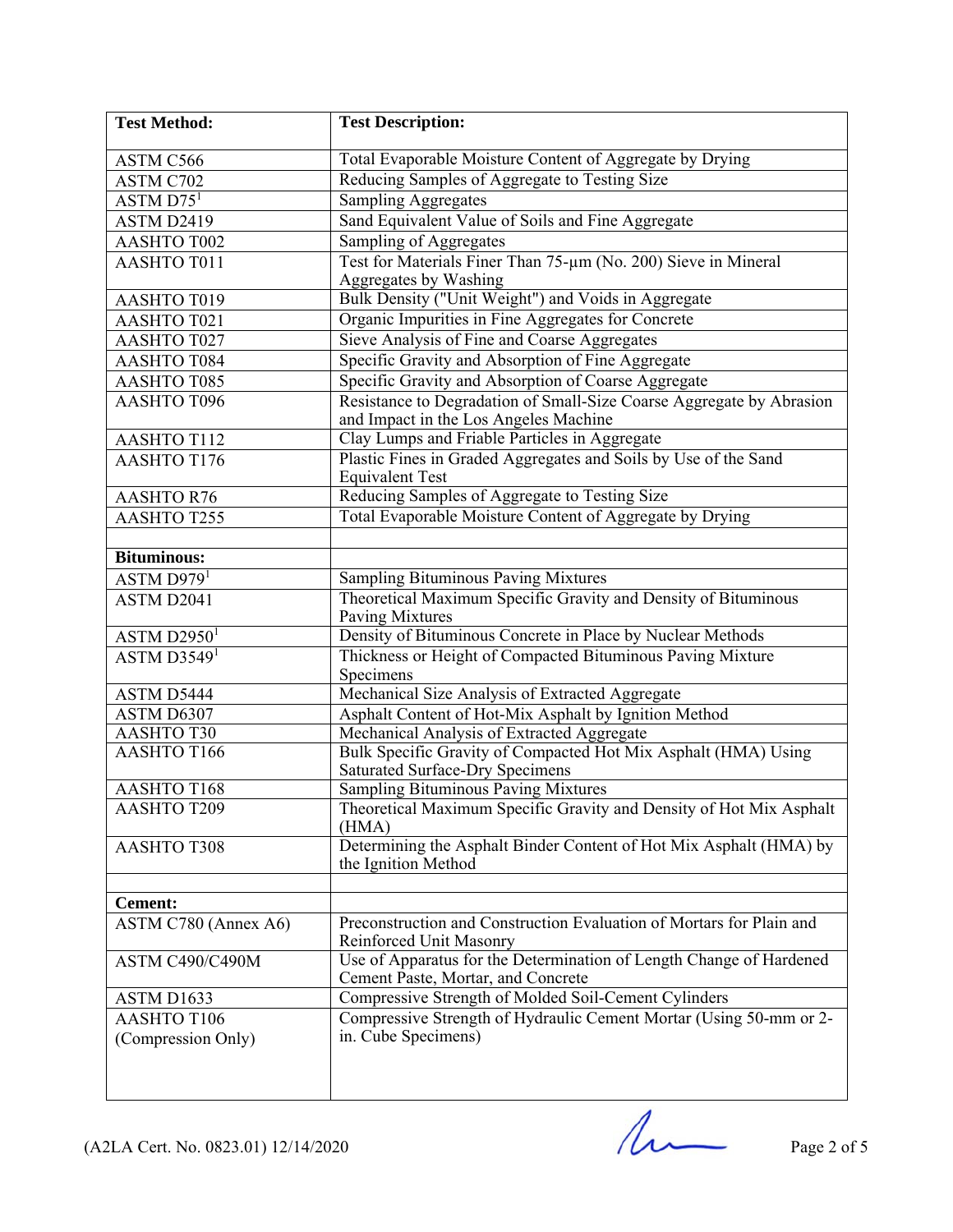| <b>Test Method:</b>             | <b>Test Description:</b>                                                                 |
|---------------------------------|------------------------------------------------------------------------------------------|
|                                 |                                                                                          |
| <b>Concrete:</b>                |                                                                                          |
| ASTM C31/C31M <sup>1</sup>      | Making and Curing Concrete Test Specimens in the Field                                   |
| ASTM C39/C39M                   | Compressive Strength of Cylindrical Concrete Specimens                                   |
| ASTM C42/C42M                   | Obtaining and Testing Drilled Cores and Sawed Beams of Concrete                          |
| ASTM C78/C78M <sup>1</sup>      | Flexural Strength of Concrete (Using Simple Beam with Third-Point<br>Loading)            |
| ASTM C138/C138M <sup>1</sup>    | Density (Unit Weight), Yield, and Air Content (Gravimetric) of<br>Concrete               |
| ASTM C143/C143M <sup>1</sup>    | Slump of Hydraulic-Cement Concrete                                                       |
| ASTM C157/C157M                 | Length Change of Hardened Hydraulic-Cement Mortar and Concrete                           |
| ASTM C172/C172M <sup>1</sup>    | Sampling Freshly Mixed Concrete                                                          |
| $\overline{\text{ASTM C173}^1}$ | Air Content of Freshly Mixed Concrete by the Volumetric Method                           |
| ASTM C174/C174M                 | Measuring Thickness of Concrete Elements Using Drilled Concrete                          |
|                                 | Cores                                                                                    |
| <b>ASTM C192/C192M</b>          | Making and Curing Concrete Test Specimens in the Laboratory                              |
| ASTM C231/C231M <sup>1</sup>    | Air Content of Freshly Mixed Concrete by the Pressure Method                             |
| <b>ASTM C293/C293M</b>          | Flexural Strength of Concrete (Using Simple Beam with Center-Point<br>Loading)           |
| ASTM C495                       | Compressive Strength of Lightweight Insulating Concrete                                  |
| ASTM $C5671$                    | Determining Density of Structural Lightweight Concrete                                   |
| ASTM C617                       | Capping Cylindrical Concrete Specimens                                                   |
| ASTM <sub>C642</sub>            | Density, Absorption, and Voids in Hardened Concrete                                      |
| ASTM C805/C805M <sup>1</sup>    | Rebound Number of Hardened Concrete                                                      |
| ASTM C873                       | Compressive Strength of Concrete Cylinders Cast in Place in Cylindrical<br>Molds         |
| ASTM C878/C878M                 | Restrained Expansion of Shrinkage-Compensating Concrete                                  |
| ASTM C1064/C1064M <sup>1</sup>  | Temperature of Freshly Mixed Hydraulic-Cement Concrete                                   |
| ASTM C1140                      | Preparing and Testing Specimens from Shotcrete Test Panels                               |
| <b>ASTM C1231/C1231M</b>        | Unbonded Caps in Determination of Compressive Strength of Hardened<br>Concrete Cylinders |
| <b>ASTM C1611/1611M</b>         | Slump Flow of Self-Consolidating Concrete                                                |
| ASTM C1758/C1758M               | Fabricating Test Specimens with Self-Consolidating Concrete                              |
| ASTM D4832                      | Standard Test Method for Preparation and Testing of Controlled Low                       |
|                                 | Strength Material (CLSM) Test Cylinders (Compression Only)                               |
| <b>ASTM E1155</b>               | Determining FF Floor Flatness and FL Floor Levelness Numbers                             |
| <b>AASHTO R60</b>               | <b>Sampling Freshly Mixed Concrete</b>                                                   |
| <b>AASHTO T022</b>              | Compressive Strength of Cylindrical Concrete Specimens                                   |
| AASHTO T023                     | Making and Curing Concrete Test Specimens in the Field                                   |
| AASHTO T097                     | Flexural Strength of Concrete (Using Simple Beam with Third-Point<br>Loading)            |
| AASHTO T119                     | Slump of Hydraulic Cement Concrete                                                       |
| <b>AASHTO T121</b>              | Density (Unit Weight), Yield, and Air Content (Gravimetric) of<br>Concrete               |
| AASHTO T126                     | Making and Curing Concrete Test Specimens in the Laboratory                              |
| <b>AASHTO T152</b>              | Air Content of Freshly Mixed Concrete by the Pressure Method                             |
| <b>AASHTO T177</b>              | Flexural Strength of Concrete (Using Simple Beam with Center-Point<br>Loading)           |
| AASHTO T196                     | Air Content of Freshly Mixed Concrete by the Volumetric Method                           |
| <b>AASHTO T231</b>              | Capping Cylindrical Concrete Specimens                                                   |
| AASHTO T309                     | Temperature of Freshly Mixed Hydraulic Cement Concrete                                   |

Page 3 of 5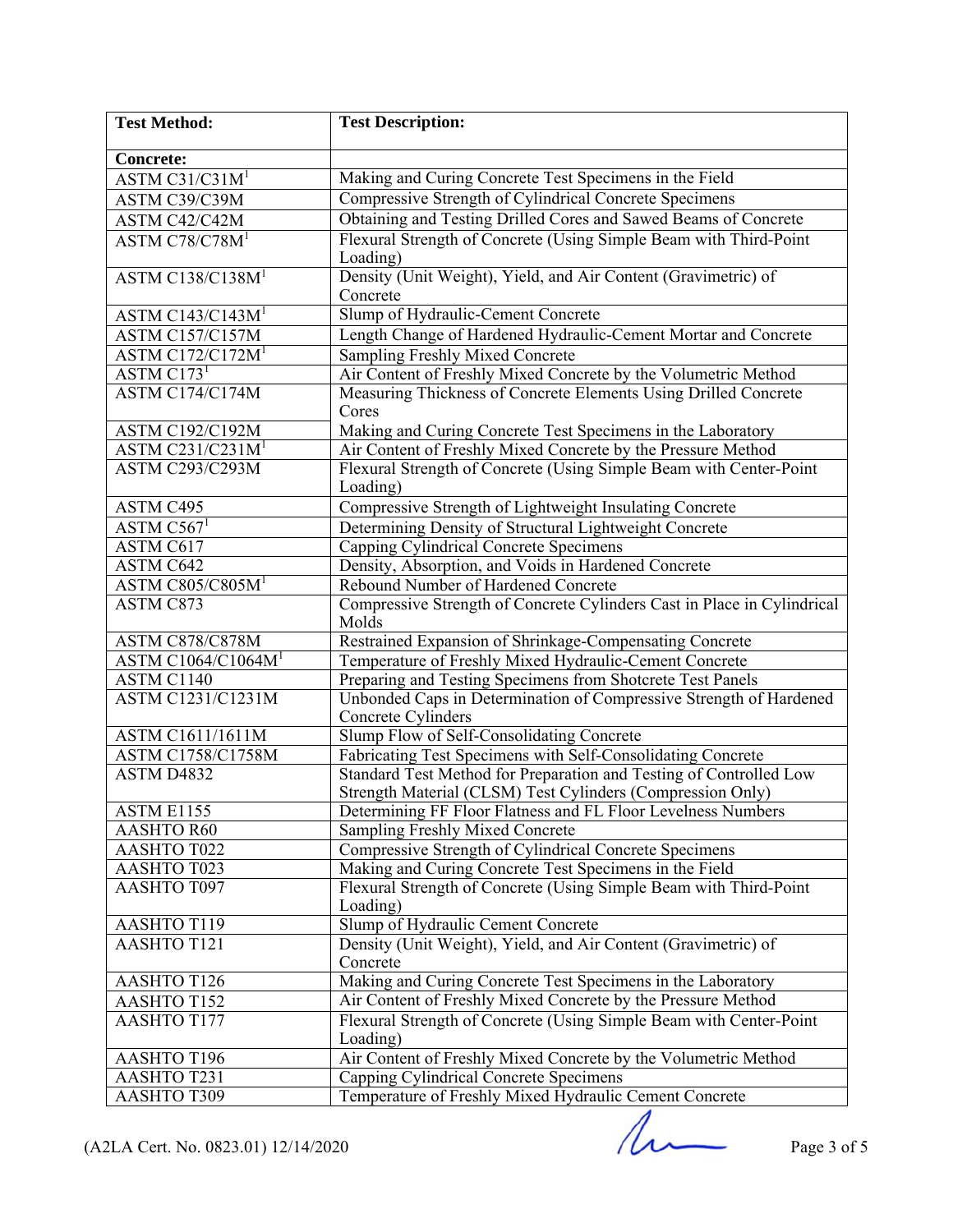| <b>Test Method:</b>                      | <b>Test Description:</b>                                                                               |
|------------------------------------------|--------------------------------------------------------------------------------------------------------|
| <b>Fireproofing:</b>                     |                                                                                                        |
| ASTM E605                                | Thickness and Density of Sprayed Fire-Resistive Material (SFRM)<br>Applied to Structural Members       |
| ASTM E736                                | Cohesion/Adhesion of Sprayed Fire-Resistive Materials Applied to                                       |
|                                          | <b>Structural Members</b>                                                                              |
| <b>Masonry:</b>                          |                                                                                                        |
| <b>ASTM C109/C109M</b>                   | Compressive Strength of Hydraulic Cement Mortars (Using 2-in. or [50-                                  |
| (Compressive Strength Only)              | mm] Cube Specimens)                                                                                    |
| ASTM <sub>C140</sub>                     | Sampling and Testing Concrete Masonry Units and Related Units                                          |
| $\overline{\text{ASTM } \text{C}1019^1}$ | Sampling and Testing Grout                                                                             |
| ASTM C1314                               | <b>Compressive Strength of Masonry Prisms</b>                                                          |
| AASHTO T106                              | Compressive Strength of Hydraulic Cement Mortar (Using 50-mm or 2-<br>in. Cube Specimens)              |
|                                          |                                                                                                        |
| Soils:                                   |                                                                                                        |
| ASTM D421 (Withdrawn<br>$2016)^2$        | Dry Preparation of Soil Samples for Particle-Size Analysis and<br>Determination of Soil Constants      |
| ASTM D422 (Withdrawn<br>$2016)^2$        | Particle-Size Analysis of Soils                                                                        |
| <b>ASTM D698</b>                         | Laboratory Compaction Characteristics of Soil Using Standard Effort                                    |
| ASTM D854                                | Specific Gravity of Soil Solids by Water Pycnometer                                                    |
| ASTM D1140                               | Amount of Material in Soils Finer than No. 200 (75-µm) Sieve                                           |
| ASTM D1556 <sup>1</sup>                  | Density and Unit Weight of Soil in Place by Sand-Cone Method                                           |
| ASTM D1557                               | Laboratory Compaction Characteristics of Soil Using Modified Effort                                    |
| ASTM D2216                               | Laboratory Determination of Water (Moisture) Content of Soil and Rock<br>by Mass                       |
| ASTM D2217-85 (1998)                     | Wet Preparation of Soil Samples for Particle-Size Analysis and                                         |
| (Withdrawn $2007$ ) <sup>2</sup>         | Determination of Soil Constants                                                                        |
| ASTM D2419                               | Sand Equivalent Value of Soils and Fine Aggregate                                                      |
| ASTM D4318                               | Liquid Limit, Plastic Limit, and Plasticity Index of Soils                                             |
| $\overline{\text{ASTM D6938}^1}$         | In-Place Density and Water Content of Soil and Soil-Aggregate by<br>Nuclear Methods (Shallow Depth)    |
| AASHTO T089                              | Determining the Liquid Limit of Soils                                                                  |
| AASHTO T090                              | Determining the Plastic Limit and Plasticity Index of Soils                                            |
| AASHTO T099                              | Moisture-Density Relations of Soils Using a 2.5-kg (5.5-lb) Rammer<br>and a 305-mm (12-in.) Drop       |
| AASHTO T100                              | Specific Gravity of Soils                                                                              |
| AASHTO T180                              | Moisture-Density Relations of Soils Using a 4.54-kg (10-lb) Rammer<br>and a 457-mm (18-in.) Drop       |
| AASHTO T191                              | Test for Density of Soil In-Place by the Sand-Cone Method                                              |
| AASHTO T310                              | In-Place Density and Moisture Content of Soil and Soil-Aggregate by<br>Nuclear Methods (Shallow Depth) |
| WSDOT T310                               | In-Place Density and Moisture Content of Soil and Soil-Aggregate by<br>Nuclear Methods (Shallow Depth) |
|                                          |                                                                                                        |
|                                          |                                                                                                        |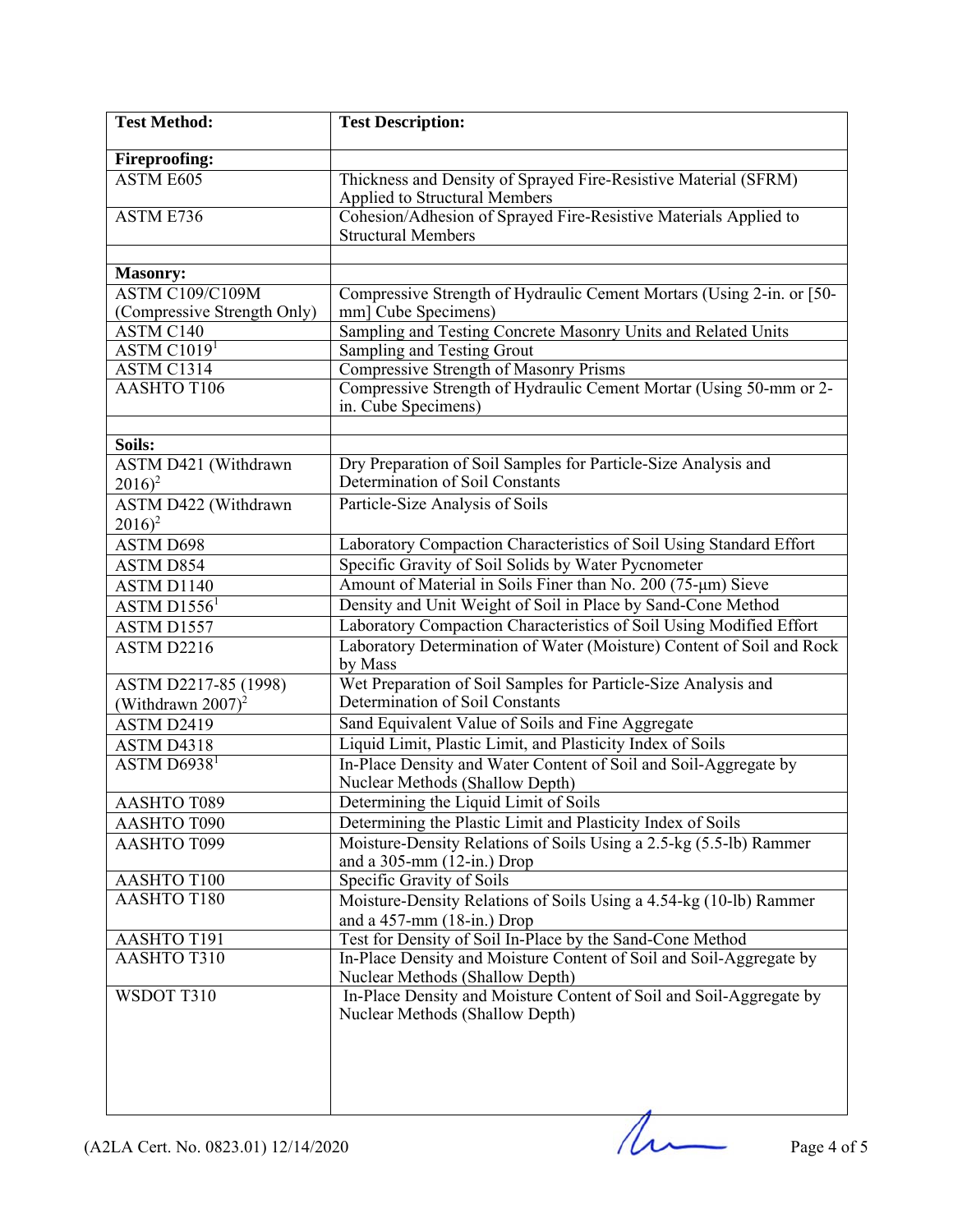| <b>Test Method:</b>                 | <b>Test Description:</b>                                                 |
|-------------------------------------|--------------------------------------------------------------------------|
| Steel (Shop & Field) <sup>1</sup> : |                                                                          |
| $AWS$ D <sub>1</sub> .1             | Structural Welding Code - Steel                                          |
| (Clause 6, Inspection)              |                                                                          |
| $AWS$ D <sub>1.3</sub>              | Structural Welding Code - Sheet Steel                                    |
| (Clause 6, Inspection)              |                                                                          |
| AWS D1.4                            | Structural Welding Code - Reinforcing Steel                              |
| (Clause 6, Inspection)              |                                                                          |
| <b>AWS D1.5</b>                     | Bridge Welding Code                                                      |
| (Clause 6, Inspection)              |                                                                          |
| AWS D <sub>1.8</sub>                | Structural Welding Code – Seismic Supplement                             |
| (Clause 7, Inspection)              |                                                                          |
| <b>AISC 360</b>                     | Specification for Structural Steel Buildings                             |
| (Chapter N5.6 Inspection of         |                                                                          |
| High Strength Bolting)              |                                                                          |
| <b>RCSC</b>                         | Specification for Structural Joints Using High Strength Bolts            |
| (Section 9, Inspection)             |                                                                          |
|                                     |                                                                          |
| Nondestructive <sup>1</sup> :       |                                                                          |
| ASTM E114                           | Pulse-Echo Straight-Beam Contact Testing                                 |
| ASTM E164                           | <b>Contact Ultrasonic Testing of Weldments</b>                           |
| ASTM E587                           | <b>Ultrasonic Angle-Beam Contact Testing</b>                             |
| ASTM E165                           | Liquid Penetrant Examination for General Industry                        |
| ASTM E709                           | Magnetic Particle Testing (Wet & Dry Methods with Yoke in AC/DC<br>Mode) |

<sup>1</sup> This laboratory meets A2LA *R104 – General Requirements: Accreditation of Field Testing and Field Calibration Laboratories* for these tests.

 $2$  This laboratory's scope contains withdrawn or superseded methods. As a clarifier, this indicates that the applicable method itself has been withdrawn or is now considered "historical" and not that the laboratory's accreditation for the method has been withdrawn.

 $(42LA$  Cert. No. 0823.01) 12/14/2020 Page 5 of 5